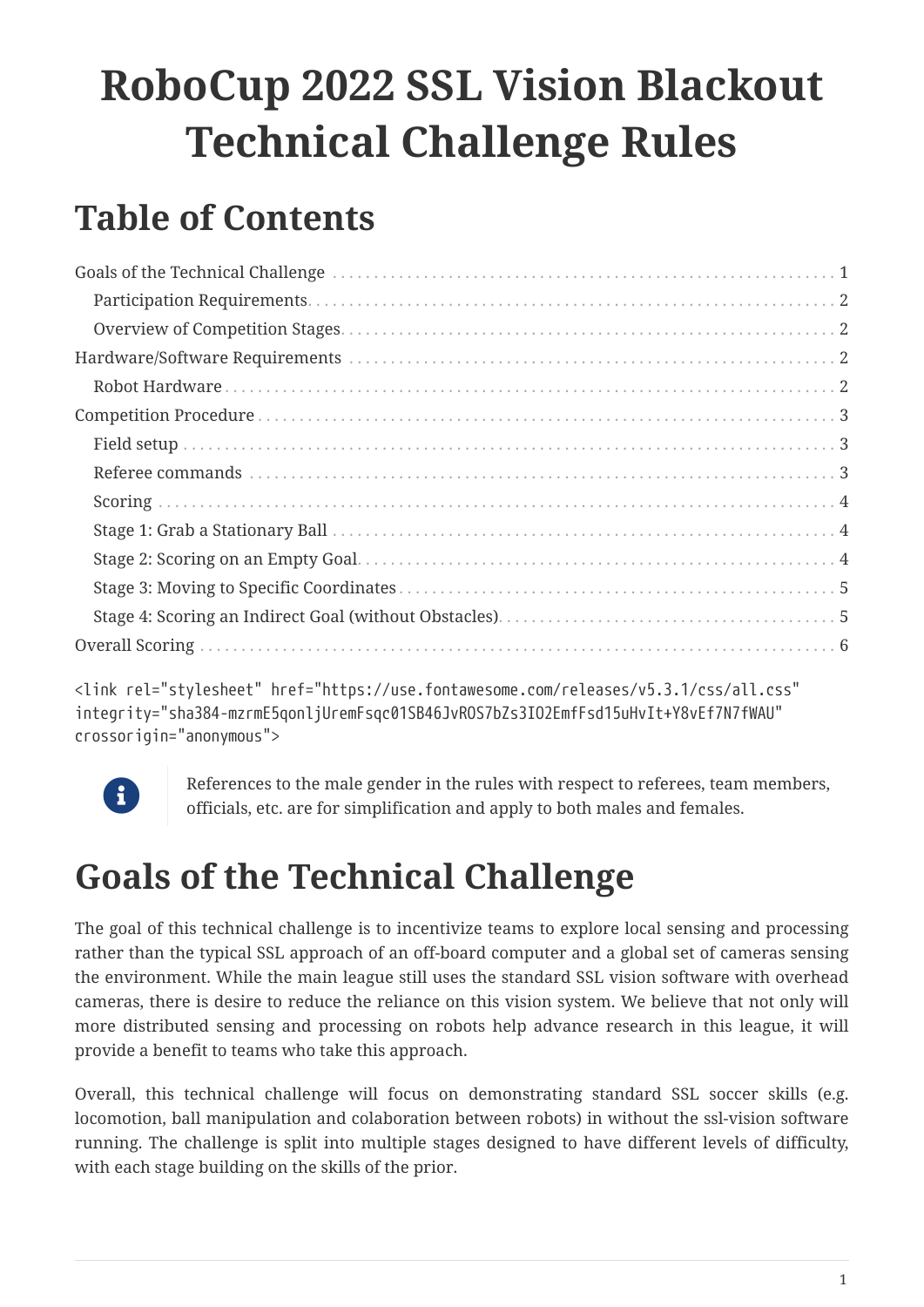## <span id="page-1-0"></span>**Participation Requirements**

Anyone participating in SSL RoboCup is eligible to participate in this challenge. Anyone participating must publish their approach to solving this technical challenege after the competition has concluded. The goal of forcing publication is that other participants in the league and the wider research community can learn and benefit from those that participated. Teams are also encouraged to present their approach in the poster sessions.

## <span id="page-1-1"></span>**Overview of Competition Stages**

The competition will consist of four stages:

- 1. Grab a stationary ball somewhere on the field
- 2. Score with the ball on an empty goal
- 3. Move the robot to specific coordinates
- 4. Score an indirect goal (two robots needed)

Stage 1 is designed to demonstrate basic sensing and locomotion capabilities of each participating team.

Stage 2 is designed to demonstrate similar skills to stage 1 plus the ability to localize and aim at a known target on the field.

Stage 3 demonstrates strong localization abilities without the use of the global vision system.

Stage 4 is designed to demonstrate coordination skill of multiple robots without vision. The robots must colaborate to pass and score the goal.

We believe that teams who can complete even a single one of these skills without the vision system information will have an advantage in the main competition over those teams who rely solely on the global vision system.

The following sections describe the hardware requirements, and procedures of each stage. The final chapter describes overall scoring that will be used to determine the winner.

## <span id="page-1-2"></span>**Hardware/Software Requirements**

### <span id="page-1-3"></span>**Robot Hardware**

While we encourage participants to attempt the use of their blackout solutions during main competition to help deal with noise and dropouts in the global vision system, we recognize that integration into the main competition robots is a difficult task. For these reasons, the hardware restrictions are relaxed for this technical challenge.

Teams may still remotely control their robots during normal competition, however, we encourage teams to experiment with onboard processing and autonomy. Regardless of where the control software executes, team will not receive data from the SSL vision software. Teams will still receive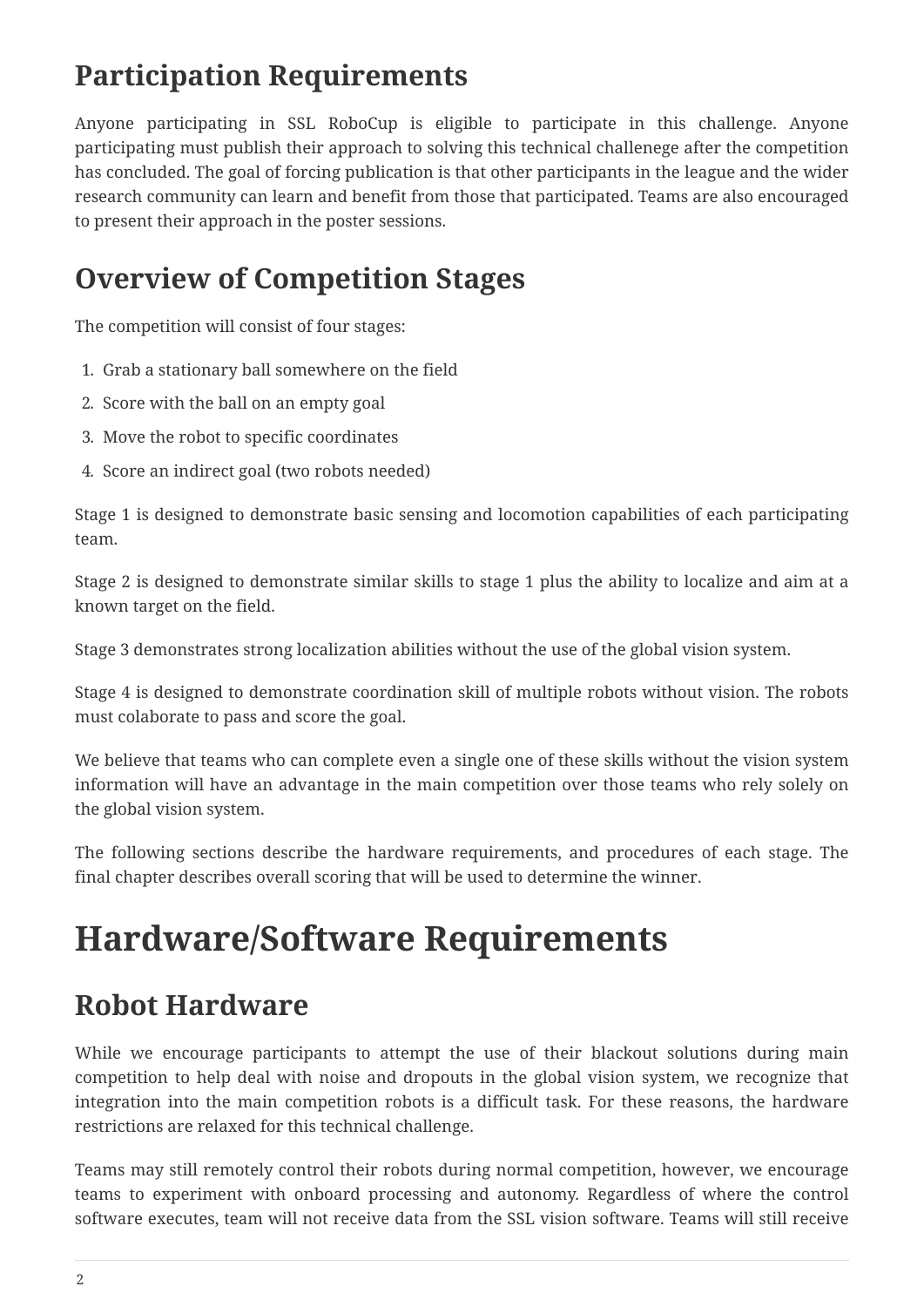start, stop, and halt ref commands which will be used to initiate and stop trials of each stage.

All robot hardware requirements apply to this challenge **EXCEPT** the height restrictions and the pattern markings. Participant robots may be taller than the rules dictate. The vision pattern on-top of the robot **MUST** be covered or removed to guarantee that ssl-vision is not being utilized. However, other rules such as maximum speed, kick power, ball manipulation strategies, etc. must still be observed.

There are no restrictions on onboard sensor types. External sensors not attached to the robot are not allowed for this competition. We encourage teams to be creative in their choice of sensors and their strategies for completing each stage of the challenge. There is no restriction on processing power or where the processing takes place. However, keep in mind that bandwidth at competition is limited, so solutions requiring streaming large amounts of data wirelessly will likely not work.

## <span id="page-2-0"></span>**Competition Procedure**

There are multiple stages with increasing difficulty. Each stage have three different situations. Participants will have only one trial per situation (three trials per stage). All trials will be considered for the overall score.

Each trial will be attempted by all participants, one after another. The starting configuration of the trial will be similar for each team to achieve same conditions for all participants.

If a participant can not attempt a trial for what ever reasons, no points are awarded for this trial. Other trials are not effected.

The robots may move anywhere on the field within the walls. Similarly, the ball may move anywhere on the field throughout the time. Any defined positions will always be inside the field boundaries.

## <span id="page-2-1"></span>**Field setup**

Challenges will be executed on a Division B sized field as described in the main SSL rules.

Because the vision patterns are not required, markings may be added to the field before a run to help the human judges verify that the robots are reaching the desired positions and orientations. Participants should not expect a perfect field with no additional markings. However, attempts will be made to keep the marks minimal and small to not interfere with on-board vision solutions. Additionally, participants should expect visual aspects of the field to vary slightly, including the exact color of the carpet and walls, the width of line markings, etc.

### <span id="page-2-2"></span>**Referee commands**

Each trial will start with a **HALT** command. Just before the start, a **STOP** command will be given to allow participants to prepare. When a **FORCE START** command is sent, the timer is started and robots may move. The trial will be stopped with a **HALT** command after successful challenge completion or after the time ran out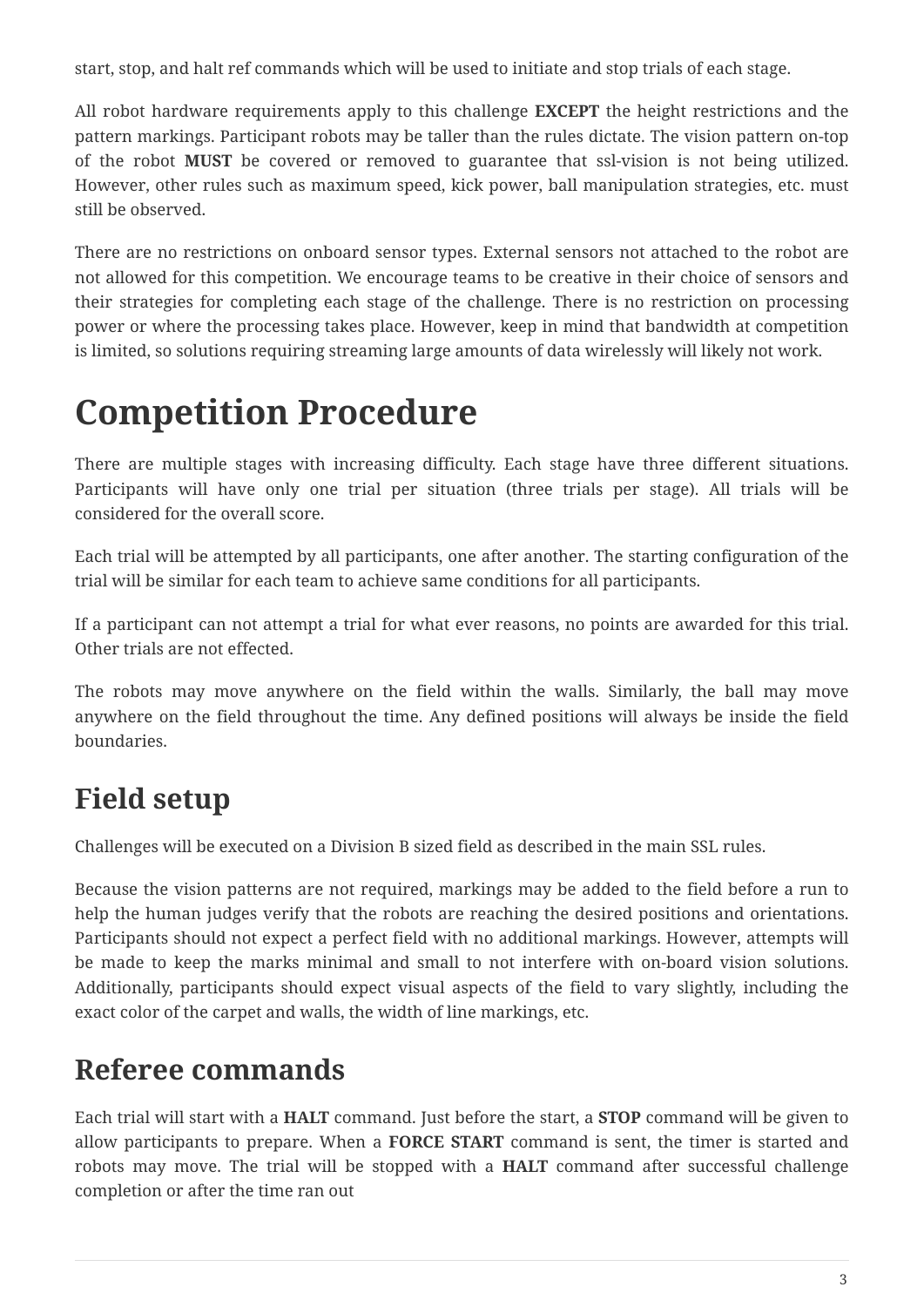## <span id="page-3-0"></span>**Scoring**

Each stage may define a set of criteria which give positive or negative points. Points will also be given if the overall objective was not achieved. The duration of a trial is used as a tie-breaker (faster is better).

## <span id="page-3-1"></span>**Stage 1: Grab a Stationary Ball**

This stage is designed to be the easiest and to demonstrate basic sensing and control capabilities. The robot will need to detect a ball on the field, navigate to it, and place it on its dribbler.

#### **Procedure**

- The supervisor defines random starting positions for robot and ball, as well as a random orientation for the robot.
- Robot and ball are placed on their starting positions
- The trial is started
- The trial is stopped after one minute or if the robot did not move for 10 seconds after moving at least once

#### **Scoring**

- Touching the ball with any part of the robot  $-1$
- Touching the ball with the dribbler  $-+1$
- Robot stopped with the ball touching the dribbler at the end of the run--+1

### <span id="page-3-2"></span>**Stage 2: Scoring on an Empty Goal**

This stage requires robots to localize a goal as well as the ball on the playing field, move to the ball and score a goal.

#### **Procedure**

- The supervisor defines a random robot starting position and orientation
- The supervisor defines a random ball starting position
- Robot and ball are placed on their starting positions
- The trial is started
- The trial is stopped after one minute or if the robot scored a goal

#### **Additional Rules**

• Either of the two goals may be used for scoring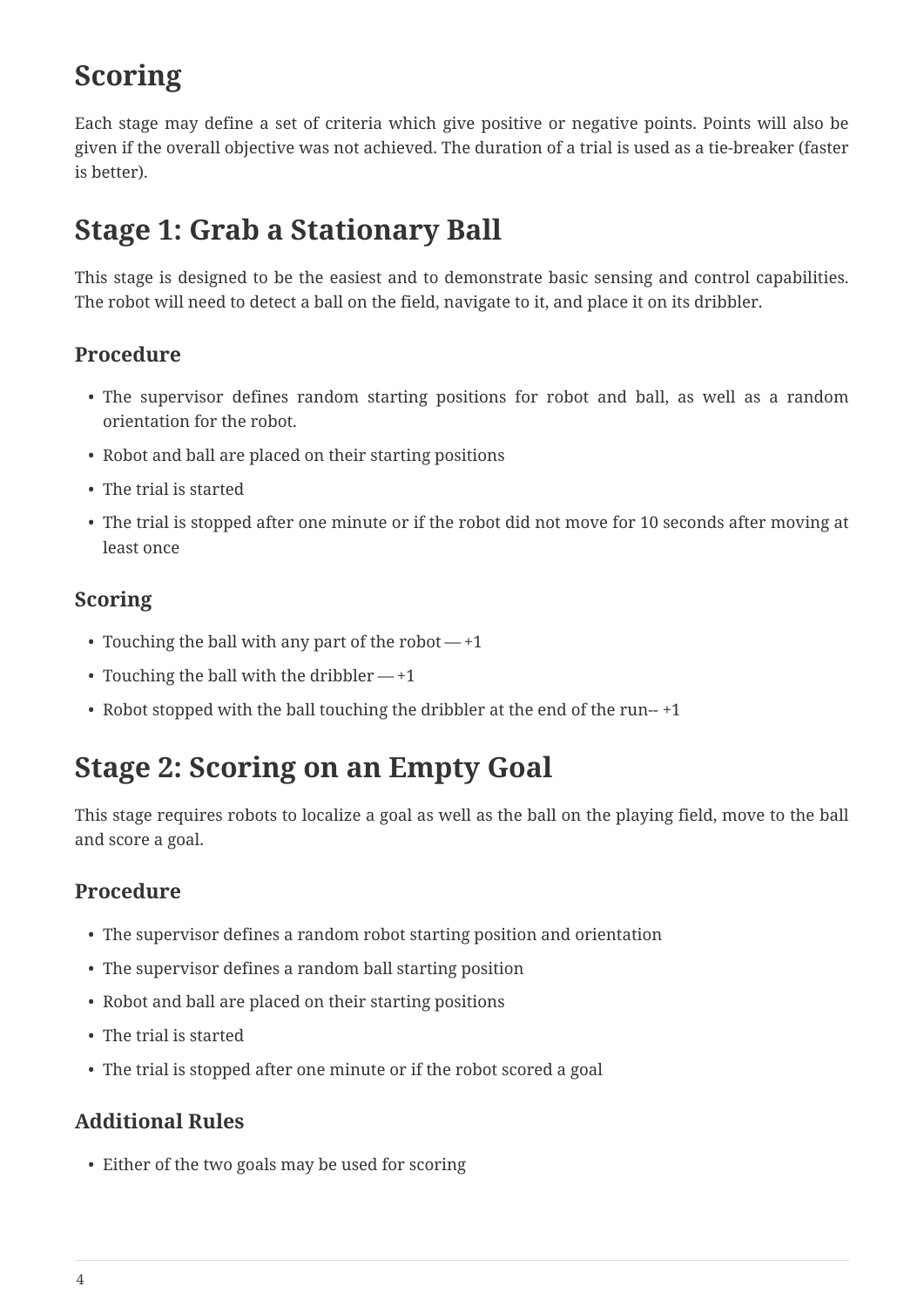#### **Scoring**

- Touching the ball with any part of the robot  $-1$
- Touching the ball with the dribbler  $-+1$
- Ball entered any defense zone +1
- Ball entered any goal  $-+1$
- Robot entered any defense zone -1

## <span id="page-4-0"></span>**Stage 3: Moving to Specific Coordinates**

This stage is designed to demonstrate localization capabilities without the use of the global vision system. No ball will be used for this stage.

#### **Procedure**

- The supervisor defines a
	- random robot target position (no specific orientation is required)
	- random robot starting orientation
	- random robot starting position seed
- Participants may enter the starting position seed and the target position into their robot configuration
- The supervisor defines a random robot starting orientation
- The supervisor defines a random robot starting position that is within 0.5 m distance to the position seed
- The robot is placed on its starting position and turned to its starting orientation.
- The trial is started
- The trial is stopped after one minute or if the robot did not move for 10 seconds after moving at least once

#### **Scoring**

The score is equal to the negative straight line distance between the robot's final position and the destination position. (In other words, closer is better)

## <span id="page-4-1"></span>**Stage 4: Scoring an Indirect Goal (without Obstacles)**

The objective of this stage is to score an indirect goal using two robots. Robots are required to recognize other robots, receive a ball, coordinate between each other and finally to score a goal.

#### **Procedure**

• The supervisor defines a random ball starting position seed in the positive field half (positive xcoordinates)